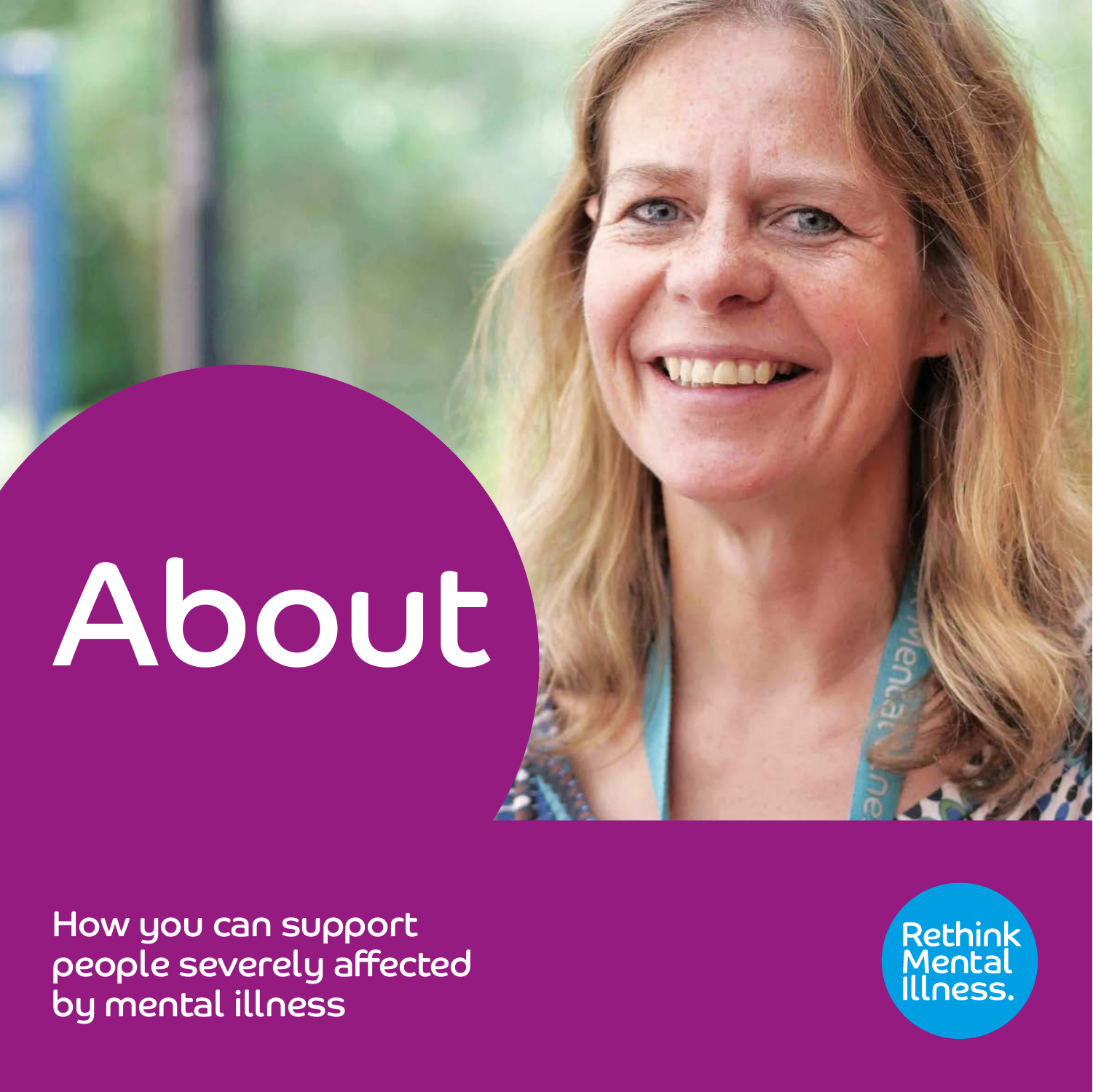

# About mental illness

Severe mental illness affects hundreds of thousands of people, their families and loved ones. Without the right care and support, it can destroy lives.

Even today, a person living with severe mental illness, like schizophrenia or bipolar disorder, is likely to die 10 to 20 years sooner than someone who is not $^1$ .

Our own research<sup>2</sup> has found that:

- Over a quarter (28%) of people experiencing mental illness were not referred by their GP to an appropriate service
- One in ten (9.4%) had to wait six months or more just for an assessment of their needs with no support in the meantime
- Over half (51%) felt that they did not receive support for a sufficient and appropriate length of time

It doesn't have to be this way. Everyone should be able to get high quality mental health care when they need it, no matter where they live or what their circumstances are.

Mental health services will improve if we form a collective voice, challenge negative attitudes and campaign for better care and support.

People with experience of mental illness are at the heart of everything we do.

- 1 Risks of all-cause and suicide mortality in mental disorders: a meta-review, Chesney, Goodwin, Fazel, World Psychiatry, June 2014
- 2 Survey of 1,602 people's experiences of mental health service, 2018

# Susan's story

"My daughter had been in and out of hospital, sectioned, and had no joined-up care. Then, one night, she told me that she knew she had no future, and there was only one way out. I phoned Rethink Mental Illness.

What followed was several years of support and advice to get her the best care.

 They worked tirelessly to support us through second opinions, finding specialist lawyers, giving benefits advice, detailed information on a tribunal process, everything you could think of to do with mental health.

The support transformed her life.

For the first time, she now has consistent care, entirely under her control.

With your continued support, Rethink Mental Illness can help many more families like mine.

If you can, please donate today."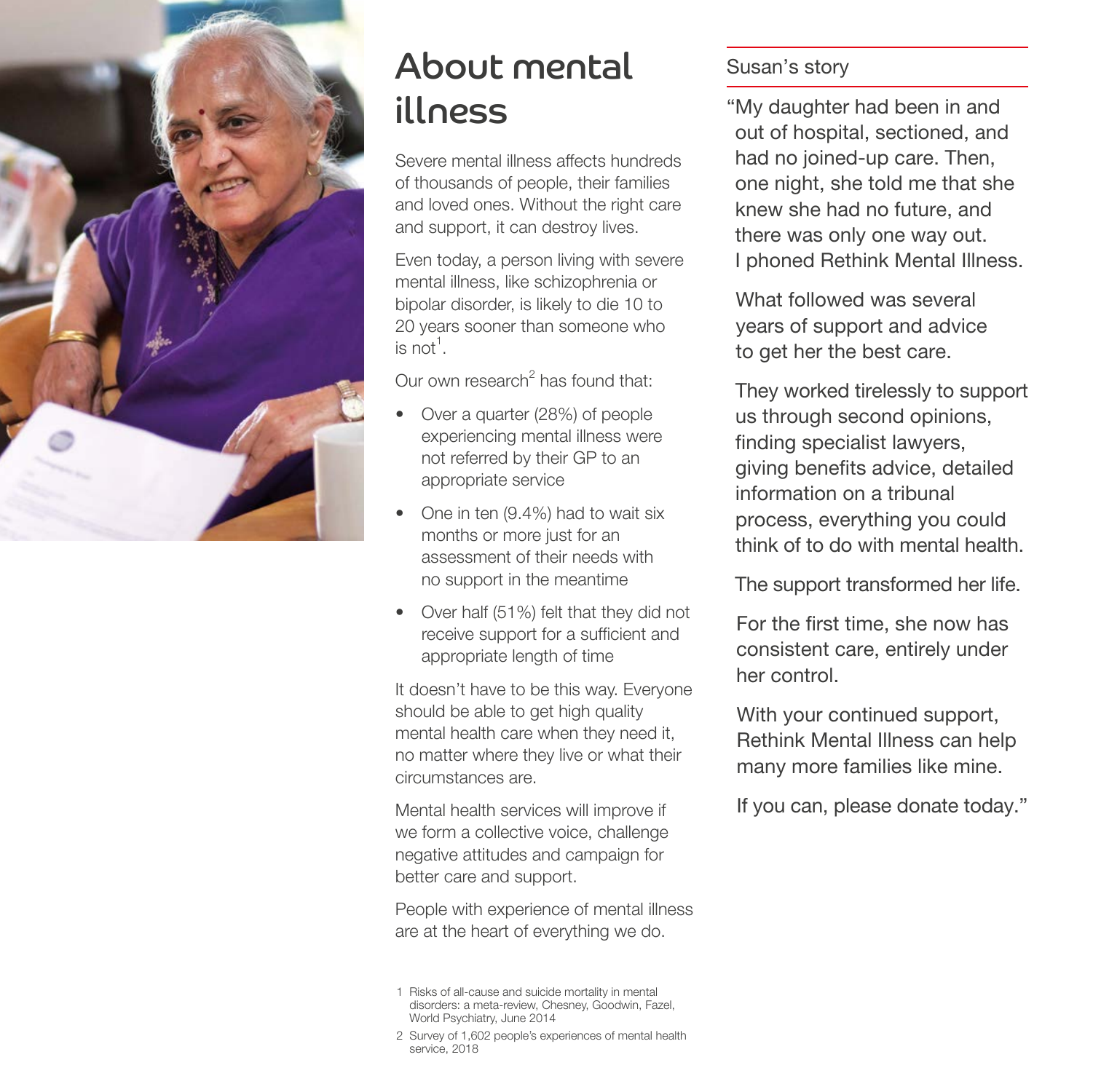

# About Rethink Mental Illness

We're Rethink Mental Illness and no matter how bad things are, we can help people severely affected by mental illness to improve their lives. We're on a mission to bring about meaningful change, through our services, groups and groundbreaking campaigns.

As a leading charity provider of mental health services in England, people living with mental illness and those who care for them, are at the heart of everything we do. They shape our expert advice, information, and around 200 services – everything from housing to community-based services. And they drive our campaigning to change the law and tackle discrimination. Together, we run over 130 local groups which provide vital peer support in the community.

We know, from our vast experience, that people severely affected by mental illness can have a good quality of life. With your support, we will make With your support, we will make<br>that possible. Mollie, 22, Somerset

# Katie, 23, London

"Since being out of hospital it is so nice to be placed in a very caring, kind and supported environment to keep me well… Whenever I have had to speak to staff I have always been listened to."

## John, 50, Merseyside

"[The] service has helped me to get better slowly, to feel safe, and it's helped me to get my independence back… It's made me feel like I'm building a new bridge in my life, where I can build the life I want. I'm looking forward to things.'

"When I was 17, I was in hospital and diagnosed with schizophrenia. Rethink Mental Illness gave me a chance to live outside of hospital. To be blunt, I wouldn't be where I am now without Rethink Mental Illness. I don't know if I'd even be around."



# 89%

of respondents who accessed information on our website felt their knowledge had improved.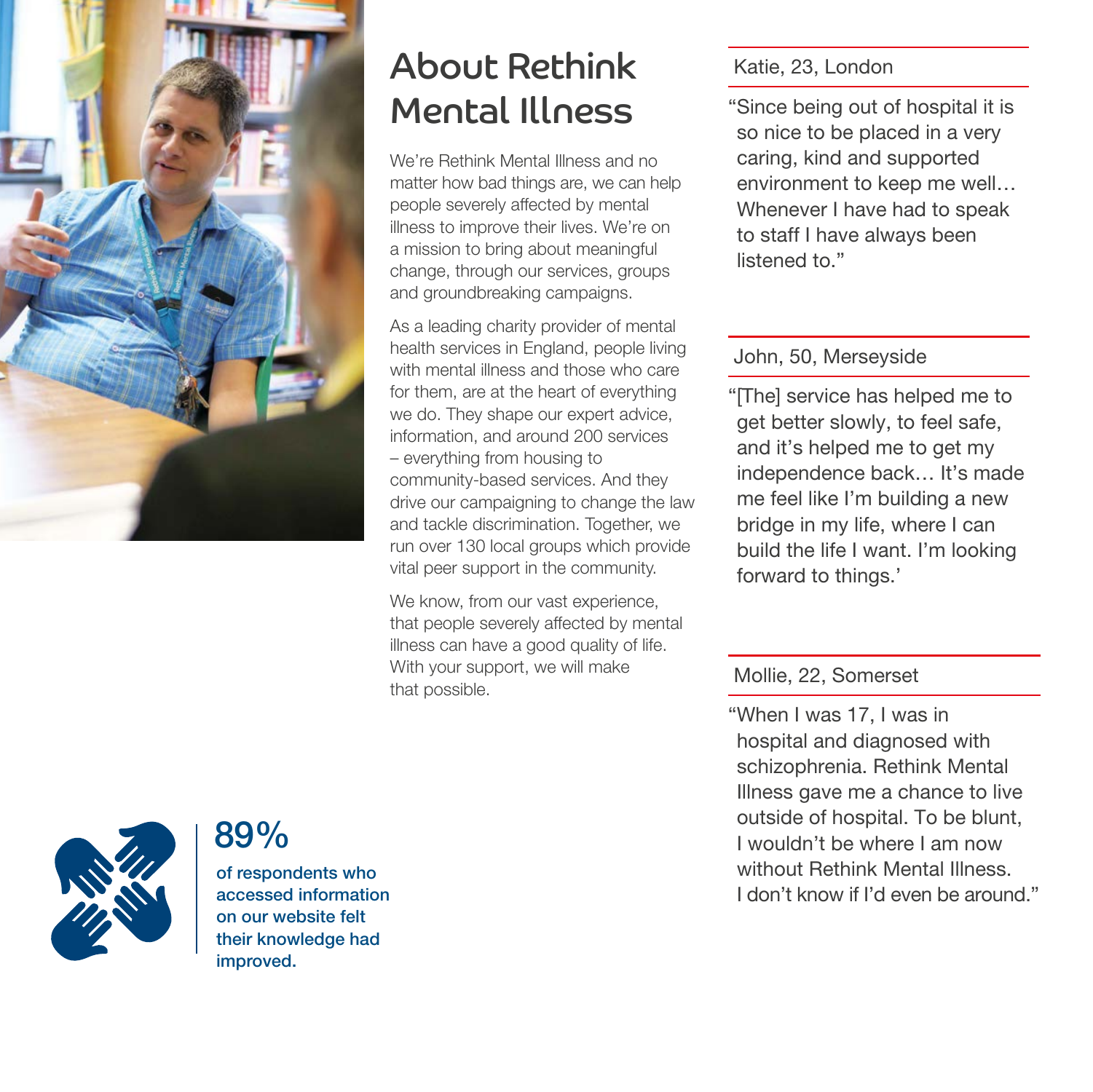# Our impact

In 2020/21 our services directly supported more than 15,000 people, across the following services:



# 32,500

We responded to 32,500 enquiries through our comissoined helplines. Our national advice and information service directly advised 5,494 people - 3,925 by phone, 2,115 by email and 750 by webchat.

# 5.5 Million

We saw two million additional visits to our website compared to 2019/20, of people seeking advice and information including:

703% increase of people asking about anxiety 459% increase asking about self-harm 217% increase asking about PTSD

# What we do

# Diverse mental health services

We support tens of thousands of people every year to get through crises, live independently and feel that they do not have to face mental illness alone. Our 90 plus services include everything from supported housing to resettlement work in prisons, one-to-one help for carers, to group activities for people leaving hospital.

# Successful campaigning

Driven by people with experience of mental illness, we also campaign nationally and locally to push mental health up the public agenda and change government policy for the better. Our movement of passionate campaigners have successfully campaigned to get the UK government to:

- include mental health as a key priority in the NHS England Long Term Plan
- drop harmful plans for supported housing funding, meaning people living with mental illness have the support they need to thrive in the community and stay well
- commit to an independent review of the Mental Health Act to look at how it is used and can work better for everyone that it affects
- make sure people with mental illness are eligible for higher rates of Personal Independence Payment (PIP).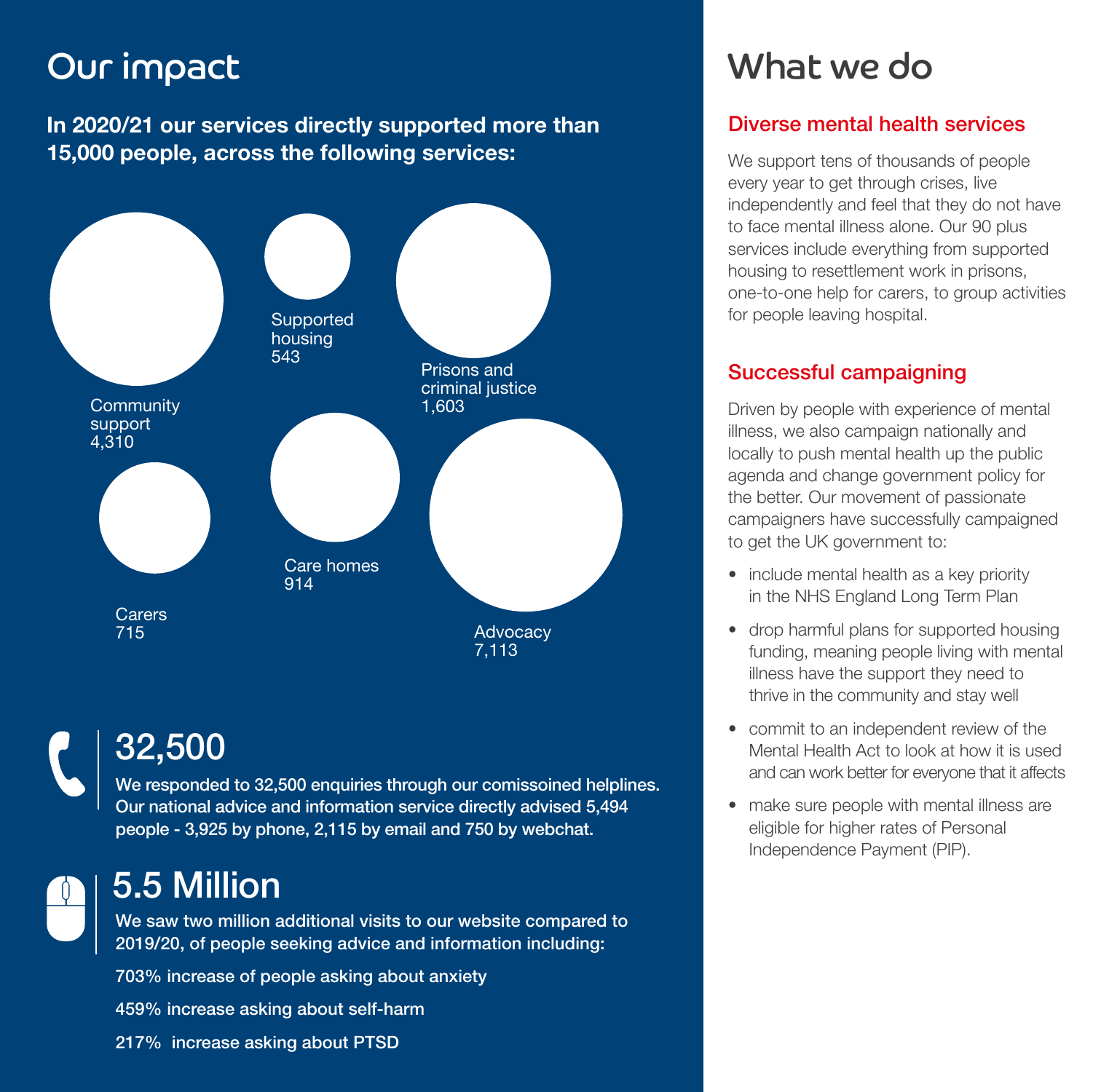# Life-changing peer support **groups**

People with experience of mental illness run our 130 local groups. They provide a non-judgemental space, empathy, acceptance and reassurance, and help to normalise experiences and reduce stigma. They also offer a listening ear, practical help, friendship and social support which can make coping with life's challenges that bit easier.

Find a group near you at rethink.org/supportgroups

# Practical advice on the phone

Our trusted advisers are on hand to provide practical advice on living with mental illness, medication, care and treatment. They can be called as often as needed and will take time to explain and set out options about what to do next.

The line is open from 9:30am – 4pm, Monday to Friday. Please call 0300 5000 927.

# Award-winning information

Our website – rethink.org – provides advice to millions of people through over 200 award-winning factsheets. They cover a wide range of issues which affect people with mental illness, their family, friends and carers, including:

- bipolar disorder
- dealing with unusual thoughts and behaviours
- depression
- getting help in a crisis
- schizophrenia.

## Bespoke training

We work with businesses, public bodies and other charities to deliver hundreds of face-to-face training courses on mental health to over 2,500 people every year.

The aim is to help people feel more comfortable and confident to talk about mental health and know more about how to best support someone.

# Professional money management support

Through our partnership with Mental Health UK, we provide an advice service to help people with mental health and money problems to understand, manage and improve their finances. Mental Health & Money Advice offers helpful information, written by financial experts, tools, calculators and personal stories.

Mental Health UK brings together four mental health charities working across the country and this service is run in partnership with Lloyds Banking Group.

Please visit: mentalhealthandmoneyadvice.org

# Please visit

mentalhealthand moneyadvice.org

Chris, 42, Cheshire

"The group means so much to so many people. Some come regularly, others occasionally. It's a safety net and a lifeline."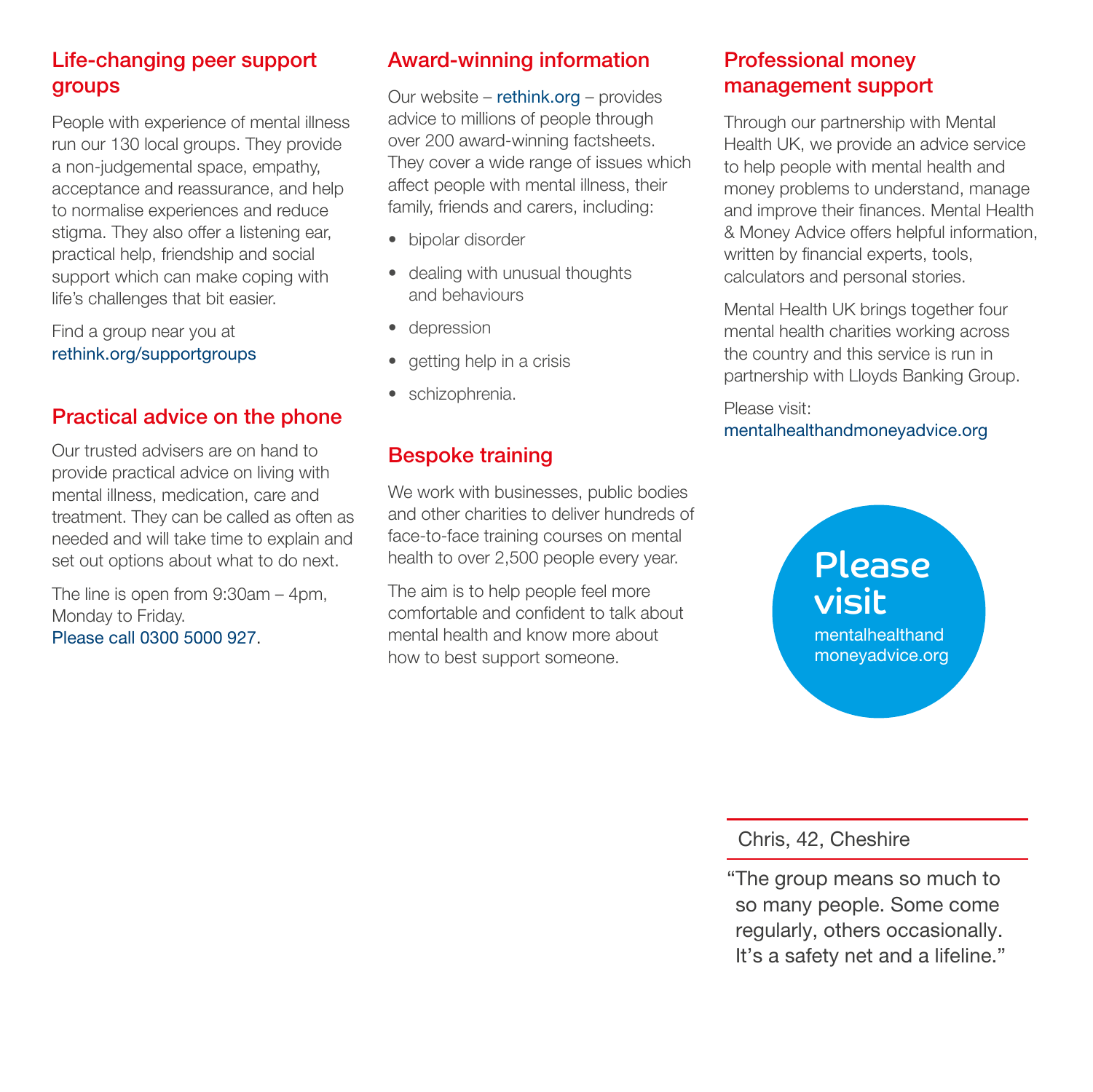# How you can support our work

People severely affected by mental illness can have a good quality of life. Support us to help make that a reality for everyone rethink.org/get-involved



### Donate with a regular gift

A regular monthly gift allows us to continue to run our advice and information service and support groups which are a lifeline to so many people. Please consider making a regular gift, or supporting us with a one-off donation, today using the form opposite.



### Fundraise for us

From making and selling cakes to running a marathon, by raising money for our work you'll help create a better future for people severely affected by mental illness.

 Email events@rethink.org to set yourself a challenge and raise money for people severely affected by mental illness at the same time.



### Gifts in wills

 Gifts in people's wills allow us to make long-term plans for the future. Your gift, no matter how large or small, will help us offer people living with mental illness the compassionate care, support and advice they need, today and tomorrow. Find out more at www.rethink.org/legacy



## Join a movement of **campaigners**

Whether it's writing to your local newspaper, meeting your MP or holding your own event, there are lots of ways you can transform the lives of people affected by mental illness and their carers. Join our movement of campaigners today and change the system for the better.



### Become a member

For just £2.50 a month you can become a member of Rethink Mental Illness to have a say in how the charity is run, get a regular magazine, attend free events and more.



# Commission us

We have a strong record of developing and delivering innovative, personalised services in partnership with commissioners, government, the statutory sector, voluntary organisations and other providers.

For more information about how we can help, contact our Service Development team via email: servicedevelopment@rethink.org

**A C** Start a peer support group Our Involvement Team can offer you advice and support in starting a group and will work closely with you to get your group established. This includes developing aims and objectives to ensure you have a safe, supportive and sustainable group.

> Call 01823 365 308 to be put in touch with your local Group Development Officer.



### Get your workplace involved Corporate partnerships help us raise money, reach large audiences and change attitudes. They also build understanding of mental health in the workplace and bring many benefits to companies we work with,

including meeting corporate social responsibility objectives. We've worked with organisations like Lloyds Banking Group, ITN, Virgin Trains and Royal Mail.

 For more information about how to get your company involved, call 020 7840 3012.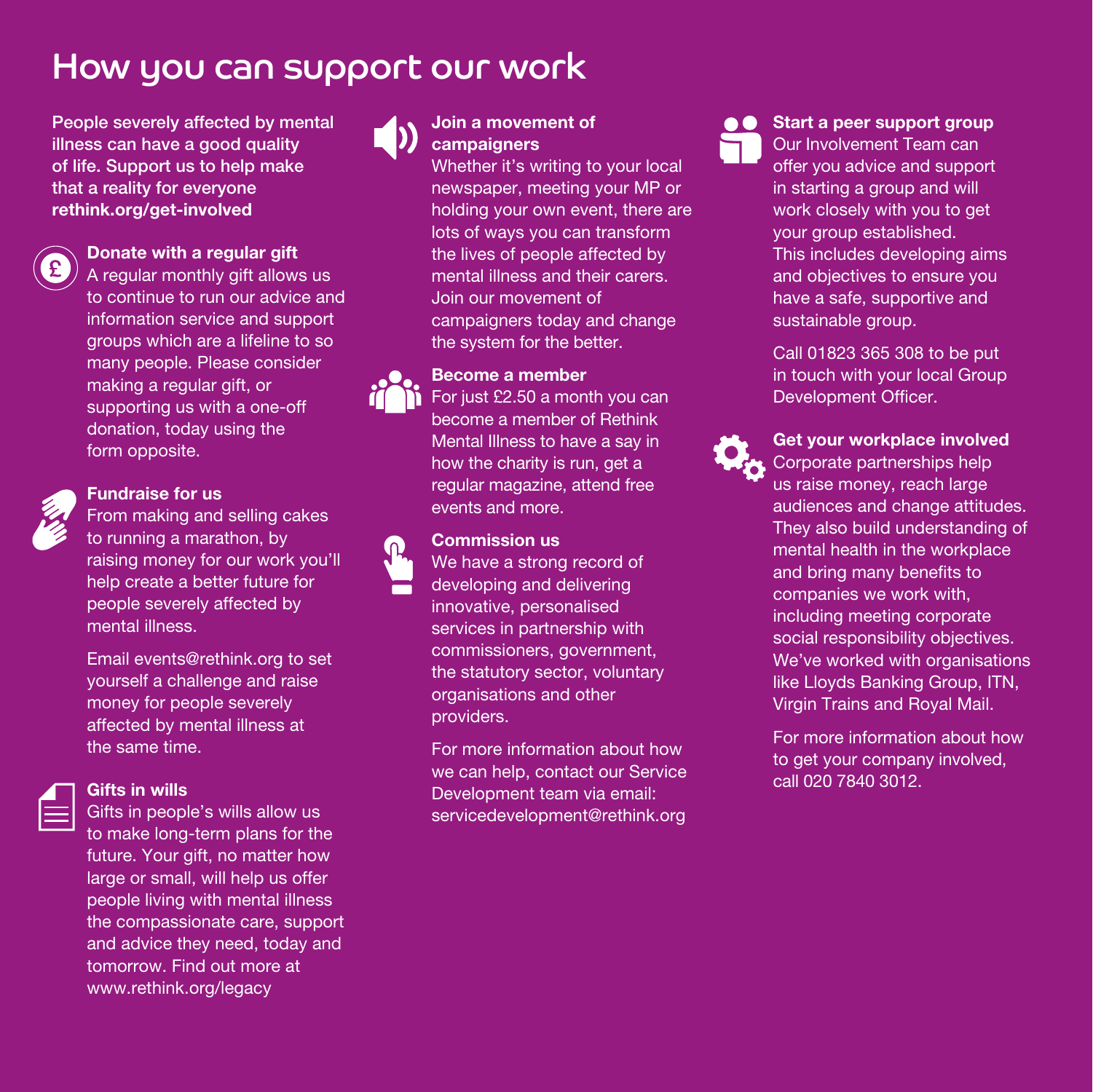



# How your regular gifts will make a difference

We will use any gift you give to help more people severely affected by mental illness have a better quality of life.

- £3 a month could help to fund our Advice Service. Over the phone, it offers practical help on welfare benefits, medication, community and much more.
- £5 a month could support vital campaigns that aim to change unfair laws and tackle discrimination against people with mental illness.

# £10 a month could help at least two people be part of a peer support group, which offer acceptance and reassurance.

Setting up a regular donation helps us plan ahead and provide the most effective support for people living with mental illness and their carers. To start making this life-changing difference, all you need to do is fill in your details on our form and send it to FRFFPOST Rethink London

### The Direct Debit Guarantee

- This guarantee is offered by all banks and building societies that accept instructions to pay by Direct Debit.
- If there are any changes to the amount, date or frequency of your Direct Debit Rethink Mental Illness (ref GC re National Schizophrenia Fellowship T/A Rethink) will notify you 3 working days in advance of your account being debited or as otherwise agreed. If you request Rethink Mental Illness to collect a payment, confirmation of the amount and date will be given to you at the time of the request.
- If an error is made in the payment of your Direct Debit, by Rethink Mental Illness or your bank or building society, you are entitled to a full and immediate refund of the amount paid from your bank or building society.
- If you receive a refund you are not entitled to, you must pay it back when Rethink Mental Illness asks you to.
- You can cancel a Direct Debit at any time by simply contacting your bank or building society. Written confirmation may be required. Please also notify us.
- GoCardless, will be responsible for all Direct Debit processing on behalf of Rethink Mental Illness. If you wish, you can read their GoCardless privacy notice at gocardless.com/privacy. If you have any questions, please contact us on 0121 522 7007 or call the GoCardless customer service team on 020 7183 8674.



This guarantee should be detached and retained by the payer.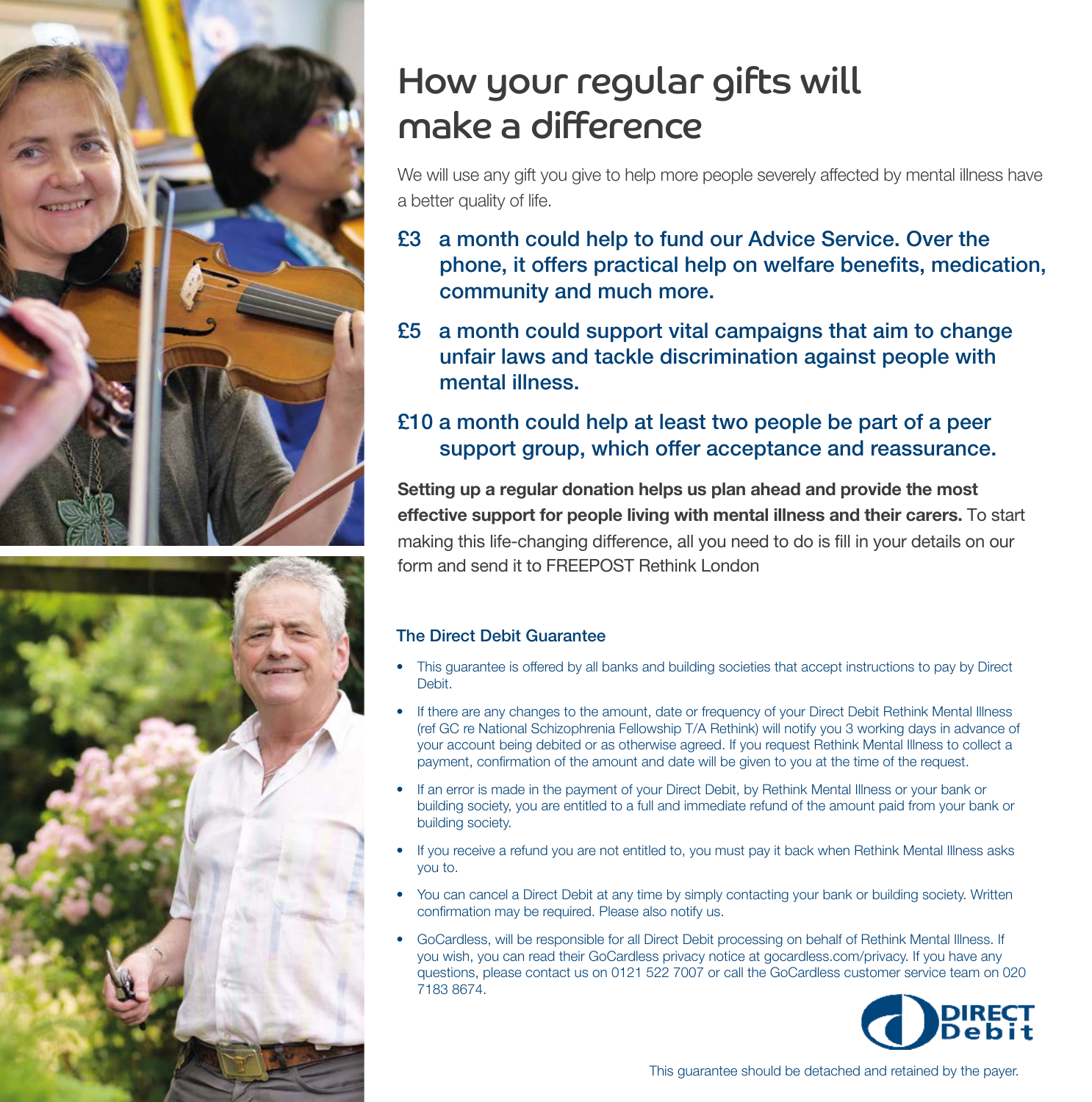

# Get in touch today

Visit rethink.org Call 0121 522 7007 Email info@rethink.org

rethink.org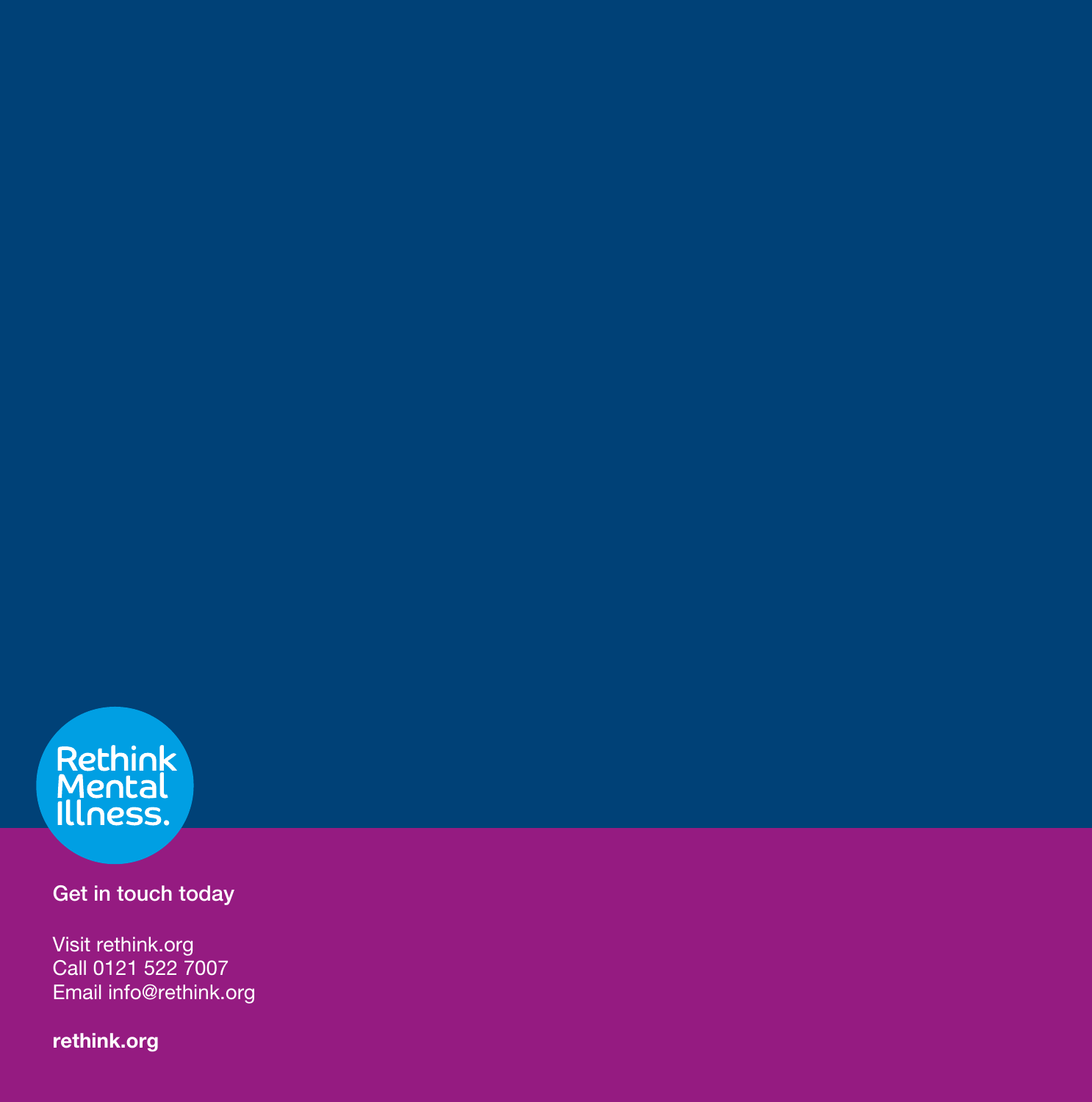# Yes, I would like to make a donation to Rethink Mental Illness

| q                                                                          | <b>Name</b><br>(Mr/Mrs /Miss /Ms)                                                                                                                            |                                                                                                                                                  |          |                                                         |                                                                                                                                                                                    |       |                                                                                                                                       |            |  |  |
|----------------------------------------------------------------------------|--------------------------------------------------------------------------------------------------------------------------------------------------------------|--------------------------------------------------------------------------------------------------------------------------------------------------|----------|---------------------------------------------------------|------------------------------------------------------------------------------------------------------------------------------------------------------------------------------------|-------|---------------------------------------------------------------------------------------------------------------------------------------|------------|--|--|
|                                                                            | Address                                                                                                                                                      |                                                                                                                                                  |          |                                                         |                                                                                                                                                                                    |       |                                                                                                                                       |            |  |  |
|                                                                            |                                                                                                                                                              |                                                                                                                                                  | Postcode |                                                         |                                                                                                                                                                                    |       |                                                                                                                                       |            |  |  |
|                                                                            | Tel/Mobile                                                                                                                                                   |                                                                                                                                                  |          |                                                         |                                                                                                                                                                                    |       |                                                                                                                                       |            |  |  |
|                                                                            | Email                                                                                                                                                        |                                                                                                                                                  |          |                                                         |                                                                                                                                                                                    |       |                                                                                                                                       |            |  |  |
|                                                                            |                                                                                                                                                              |                                                                                                                                                  |          |                                                         |                                                                                                                                                                                    |       |                                                                                                                                       |            |  |  |
|                                                                            |                                                                                                                                                              | Here is my donation of: Please delete as appropriate £10                                                                                         | £25      |                                                         | £100                                                                                                                                                                               |       | Or my preferred amount of £                                                                                                           |            |  |  |
|                                                                            | I enclose my cheque/postal order payable to Rethink Mental Illness                                                                                           |                                                                                                                                                  |          |                                                         |                                                                                                                                                                                    |       |                                                                                                                                       |            |  |  |
| Please complete the form and send it to:<br><b>FREEPOST Rethink London</b> |                                                                                                                                                              |                                                                                                                                                  |          |                                                         | We'd love to keep in touch with you about the work we do,<br>and how your support (both financial and nonfinancial)<br>could help more people severely affected by mental illness. |       |                                                                                                                                       |            |  |  |
|                                                                            |                                                                                                                                                              | Boost your donation by 25p of Gift Aid for every £1 you<br>donate. Gift Aid is reclaimed by the charity from the tax you                         |          |                                                         | In short, we think you might like to keep hearing from us. If<br>this is true tell us how below and return the form back to us<br>at FREEPOST Rethink London - thank you!          |       |                                                                                                                                       |            |  |  |
|                                                                            | pay for the current tax year. Your address is needed to<br>identify you as a current UK taxpayer. In order to Gift Aid<br>your donation you must tick below: |                                                                                                                                                  |          | Yes, I'm happy to hear from Rethink Mental Illness by:  |                                                                                                                                                                                    |       |                                                                                                                                       |            |  |  |
|                                                                            |                                                                                                                                                              |                                                                                                                                                  |          |                                                         |                                                                                                                                                                                    | Email | Phone                                                                                                                                 | SMS (Text) |  |  |
|                                                                            |                                                                                                                                                              | Yes I want to Gift Aid my donation of £<br>and any donations I make in the future or have made in<br>the past 4 years to Rethink Mental Illness. |          |                                                         |                                                                                                                                                                                    |       | If you return this form, we will contact you by post about<br>how you can support us. Tick the box below if you'd like to<br>opt out. |            |  |  |
|                                                                            |                                                                                                                                                              | Lame UK townower and understand that if Lagy less                                                                                                |          | No, I don't want to hear from Rethink Mental Illness by |                                                                                                                                                                                    |       |                                                                                                                                       |            |  |  |

Post:

I am a UK taxpayer and understand that if I pay less Income Tax and/or Capital Gains Tax than the amount of Gift Aid claimed on all my donations in that tax year it is my responsibility to pay any difference.

### Please notify us if you:

- · want to cancel this declaration
- · change your name or home address
- · no longer pay sufficient tax on your income and/or capital gains

If you pay Income Tax at the higher or additional rate and want to receive the additional tax relief due to you, you must include all your Gift Aid donations on your Self-Assessment tax return or ask HM Revenue and Customs to adjust your tax code.

giftaidit

Please refer to our recently revised privacy policy www. rethink.org/privacy for more details.

Your details are safe with us - we will never sell your details to any third party. Any choices you make on this page will overwrite any previous preferences you told us. This helps us record the most up-to-date information for you. If you ever change your mind about these choices, you can update your contact preferences at any time by calling us on 0121 0522 7007, emailing supportercare@rethink.org or writing to us at: FREEPOST Rethink London